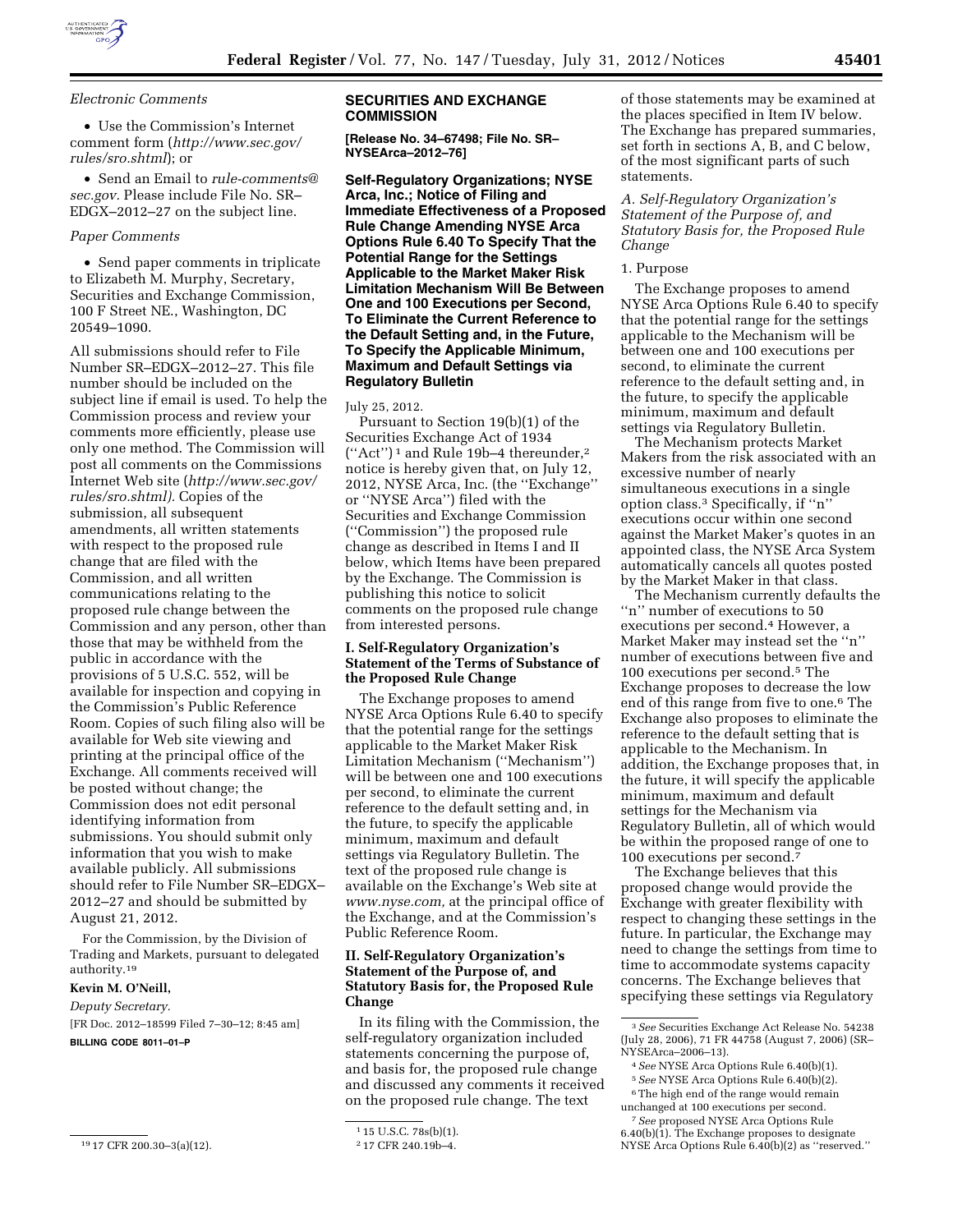Bulletin, instead of within NYSE Arca Options Rule 6.40, is consistent with the manner in which the Commission currently permits other option exchanges to communicate settings or parameters for various exchange mechanisms to their members other than through the rule filing process, i.e., via notices, bulletins or circulars.8

The Exchange anticipates announcing via Regulatory Bulletin that the applicable minimum, maximum and default settings for the Mechanism will be decreased to 2, 50 and 5 executions per second, respectively. The Exchange believes that decreasing these settings would provide Market Makers with greater flexibility with respect to managing their risk on the Exchange, consistent with the flexibility available on other option markets. In this regard, the Exchange understands that the Commission has previously permitted similar risk mechanisms to be implemented on other option exchanges without requiring *any* applicable minimum, maximum and/or default settings in the exchanges' corresponding rules.9

9*See, e.g.,* Chapter VI, Section 15 of the BOX Rules, which provides for Automatic Quote Cancellation. *See also* Securities Exchange Act Release No. 65001 (August 1, 2011), 76 FR 47635 (August 5, 2011) (SR–BX–2011–050). *See also*  Supplementary Material .01 to International

When announcing changes to the Mechanism via Regulatory Bulletin the Exchange will issue such bulletin to all Market Makers at least one trading day in advance of the effective date of the change. All such Regulatory Bulletins will contain information regarding changes to the risk settings in the Mechanism, the effective date of such changes and contact information of Exchange staff who can provide additional information. The Exchange distributes Regulatory Bulletins simultaneously to all Market Makers via email and in addition Regulatory Bulletins are posted to the Exchange's Web site.

Upon receiving notification of a change to the minimum/maximum settings in the Mechanism by the Exchange, Market Makers will able to make adjustments they deem necessary to their own risk settings within the Mechanism using the same electronic interface that they use to send quotes to the Exchange. In addition, Market Makers may elect to adjust risk settings in their own proprietary systems in reaction to any changes initiated by the Exchange. For example, if the Exchange was to raise the minimum number of executions per second in the Mechanism to a level greater than a given Market Maker was using at the time, the Market Maker would take that new setting into consideration and could make appropriate changes to their own risk settings within the Mechanism, and if warranted, could make additional adjustments to their own proprietary quoting systems to achieve risk parameters consistent with their individual business model. When adjusting risk parameters in the Mechanism and/or a proprietary system, in reaction to a change in the minimum/ maximum settings by Exchange, Market Makers are able to utilize functionality that is both readily available and user controlled. Accordingly, the Exchange believes that providing Market Makers with at least one day's advance notice prior to making adjustments to the Mechanism will afford Market Makers sufficient time to review their risk settings and make operational and/or technological changes, to either the user controlled risk settings in the Mechanism or to their own proprietary systems, necessary to accommodate any such adjustments made to the Mechanism by the Exchange.

The Exchange is not proposing any other changes to the Mechanism at this time.

## 2. Statutory Basis

The Exchange believes that the proposed rule change is consistent with Section 6(b) of the Securities Exchange Act of 1934 (the "Act"),<sup>10</sup> in general, and furthers the objectives of Section  $6(b)(5)$  of the Act,<sup>11</sup> in particular, because it is designed to prevent fraudulent and manipulative acts and practices, to promote just and equitable principles of trade, to foster cooperation and coordination with persons engaged in regulating, clearing, settling, processing information with respect to, and facilitating transactions in securities, to remove impediments to and perfect the mechanisms of a free and open market and a national market system and, in general, to protect investors and the public interest and because it is not designed to permit unfair discrimination between customers, issuers, brokers, or dealers.

In particular, the proposed rule change would prevent fraudulent and manipulative acts and practices and promote just and equitable principles of trade because it would continue to provide Market Makers with greater control and flexibility with respect to managing risk and the manner in which they enter quotes. The Exchange believes that this increased control and flexibility also fosters cooperation and coordination with persons engaged in regulating, clearing, settling, and processing information with respect to, and facilitating transactions in, securities. The Exchange further believes that the proposed rule change would remove impediments to and perfect the mechanisms of a free and open market and a national market system because it would permit the Exchange to adjust the minimum, maximum and default settings for the Mechanism via Regulatory Bulletin, which would be consistent with the manner in which other option exchanges are permitted to communicate settings or parameters for various exchange mechanisms to their members other than through the rule filing process, i.e., via notices, bulletins or circulars.12 The Exchange further believes that the proposed rule change is consistent with, and furthers the objectives of, the Act because it would permit the Exchange to increase or decrease the minimum, maximum and default settings from their current levels, should the Exchange choose to do so, for example, to accommodate

<sup>&</sup>lt;sup>8</sup> *See, e.g.,* Chapter VI, Section 16 of the Boston Options Exchange ("BOX") Rules, which provides that, related to BOX's Quote Removal Mechanism Upon Technical Disconnect, BOX Market Makers will be notified of the value that ''n'' seconds represents via Regulatory Circular. *See also*  Securities Exchange Act Release No. 58140 (July 10, 2008), 73 FR 41384 (July 18, 2008) (SR–BSE–2008– 40), in which the Commission noted that ''n'' seconds would be configurable by BOX and any subsequent re-configurations will be announced to Market Makers via Regulatory Circular. *See also*  Interpretation and Policy .05 to Chicago Board Options Exchange (''CBOE'') Rule 6.74A, which provides that any determinations made by CBOE regarding CBOE's Automated Improvement Mechanism, such as eligible classes, order size parameters and the minimum price increment for certain responses, shall be communicated in a Regulatory Circular. *See also* CBOE Rule  $6.13(b)(i)(C)(2)(a)$ , which provides that CBOE may establish certain maximum order size eligibility requirements with respect to automatic executions and announce such determinations via Regulatory Circular. *See also* CBOE Rules 6.45A and 6.45B, which provide that CBOE will issue a Regulatory Circular to specify certain priority-related information, including specifying which priority rules will govern which classes of options any time the Exchange changes the priority. *See also* CBOE Rule 6.25(a)(4)(i), which provides that, for purposes of nullifying a trade due to an erroneous print in an underlying or related instrument, CBOE may announce such underlying or related instrument via Regulatory Circular. *See also* C2 Options Exchange (''C2'') Rule 6.13, which provides that C2 may make certain determinations regarding the price check parameter feature and announce such determinations via Regulatory Circular. *See also*  Securities Exchange Act Release No. 65311 (September 9, 2011), 76 FR 57094 (September 15, 2011) (SR–C2–2011–018).

Securities Exchange (''ISE'') Rule 804, which provides for Automated Quotation Adjustments for Market Makers.

<sup>10</sup> 15 U.S.C. 78f(b).

<sup>11</sup> 15 U.S.C. 78f(b)(5).

<sup>12</sup>*See supra* note 8.